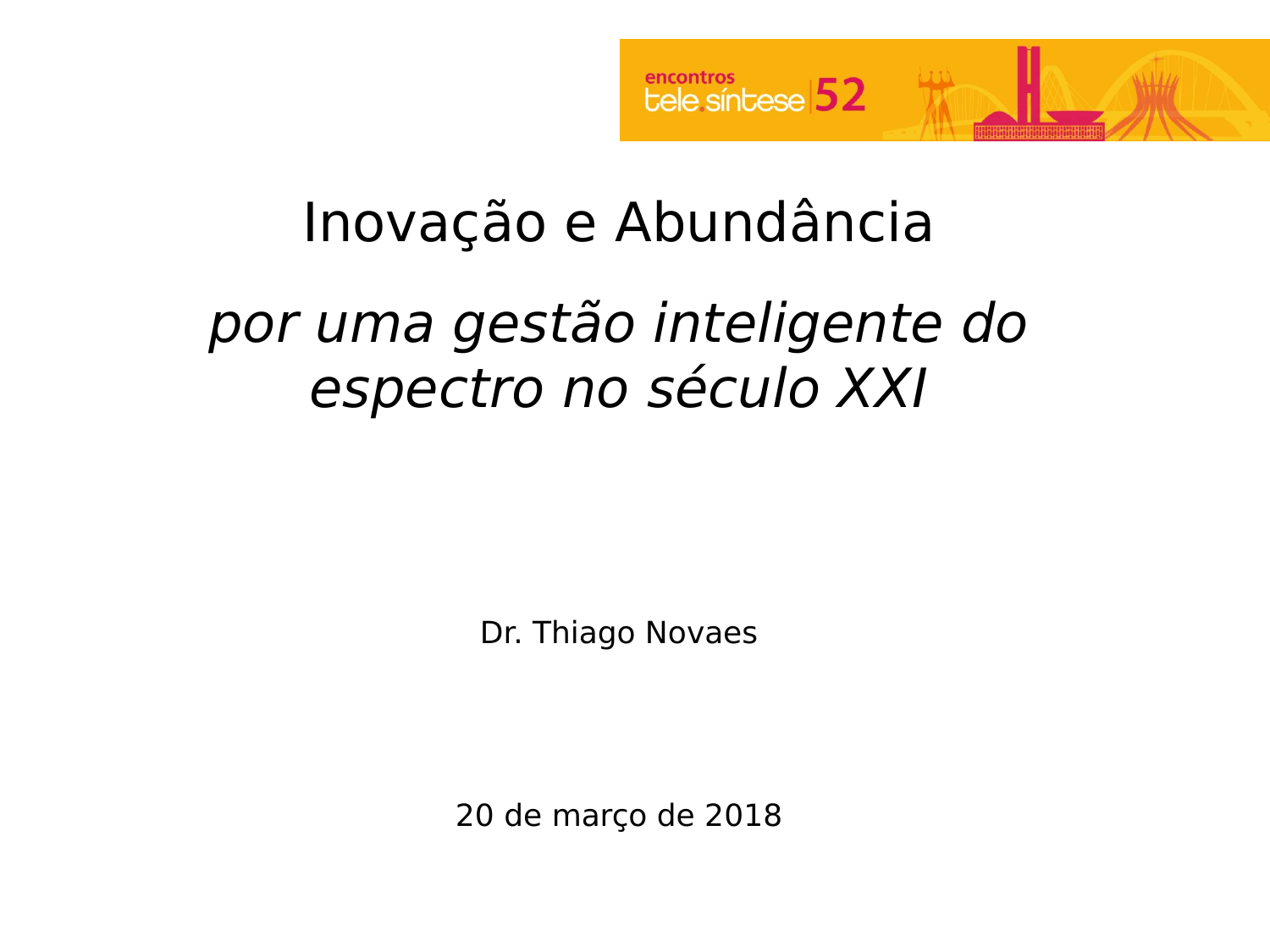# Sumário



- A Natureza do Espectro
- A Digitalização dos Meios
- Políticas de Inovação
- A Complementaridade dos Serviços de Comunicação Social
- Espectro Aberto, Espectro Livre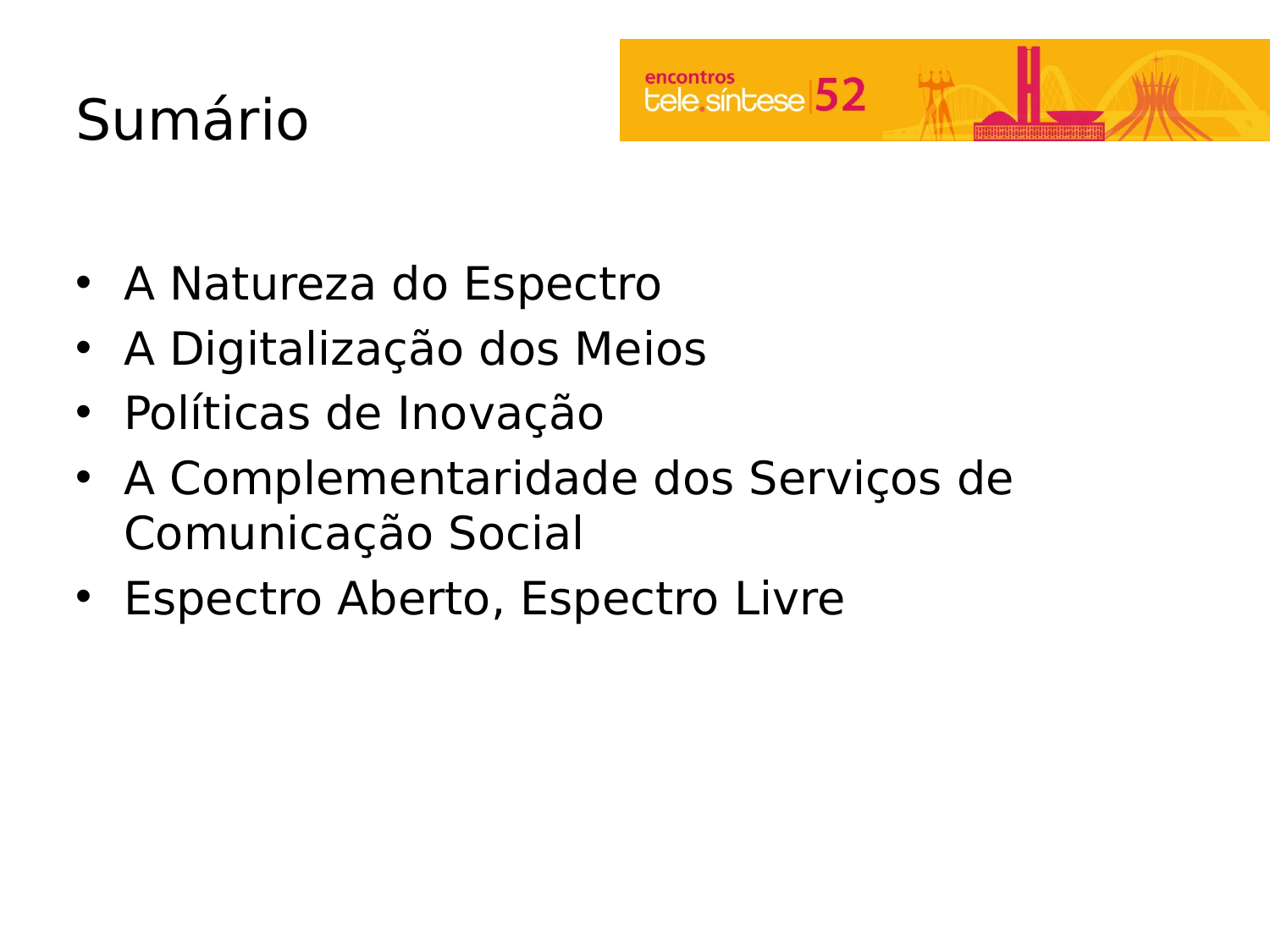# Bem Abundante

- Spectrum
	- is a color palette of visible light in a rainbow;
	- is an abstraction that reflects technological choices and legal rules.

encontros<br>
Lele síntese 52

 $\rightarrow$  as a result, the effective capacity of the spectrum is a constantly moving target.

- Software Defined Radio
- Cognitive Radio

→ Gestão Dinâmica da Esfera Pública

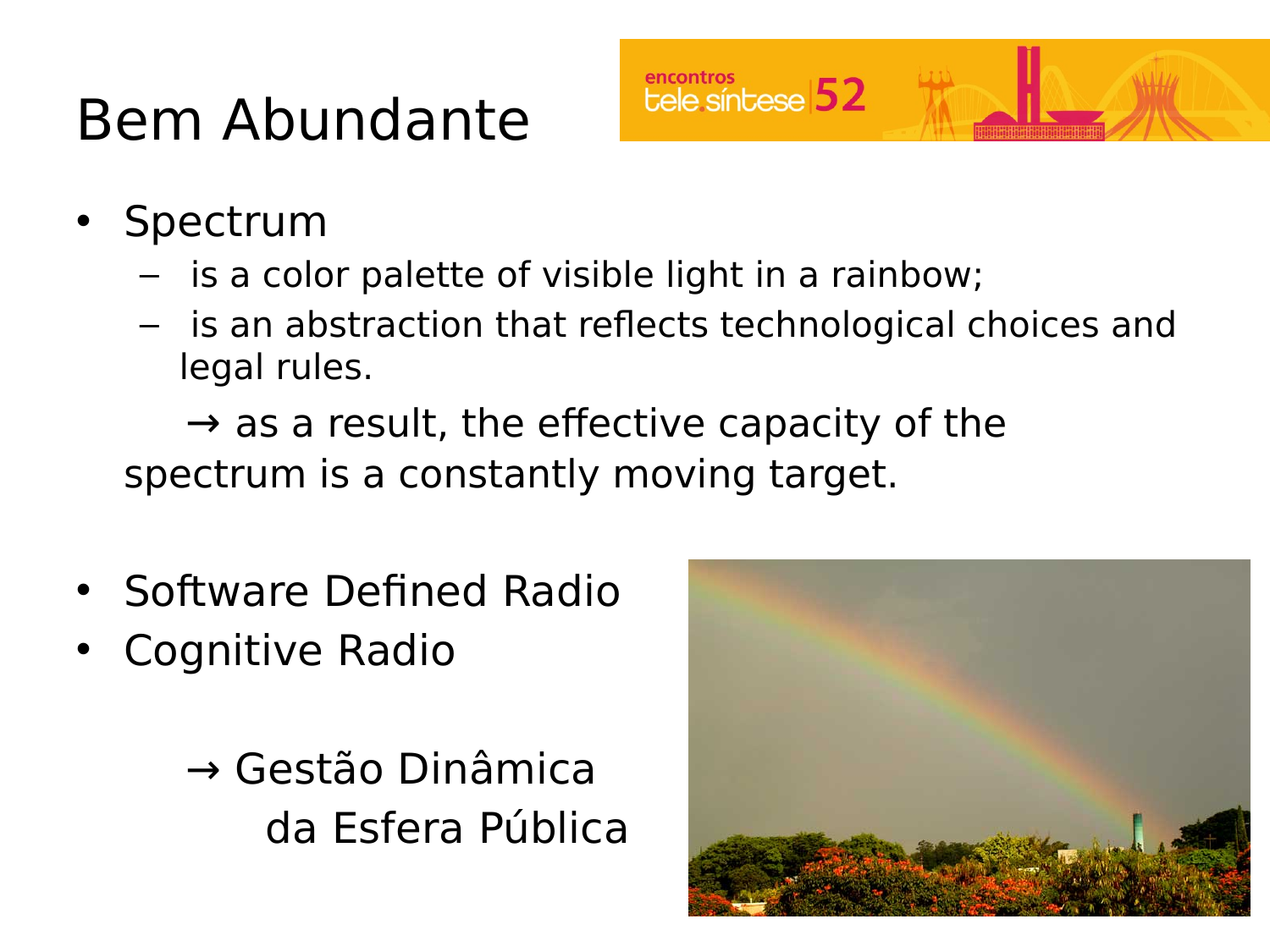### A Digitalização da Televisão e do Rádio



Decreto SBTVD e Portaria SBRD

- Otimização do uso do espectro
- Multiprogramação
- Novos Serviços
- Interatividade
- → "mais "qualidade de imagem e som"

Alienação Técnica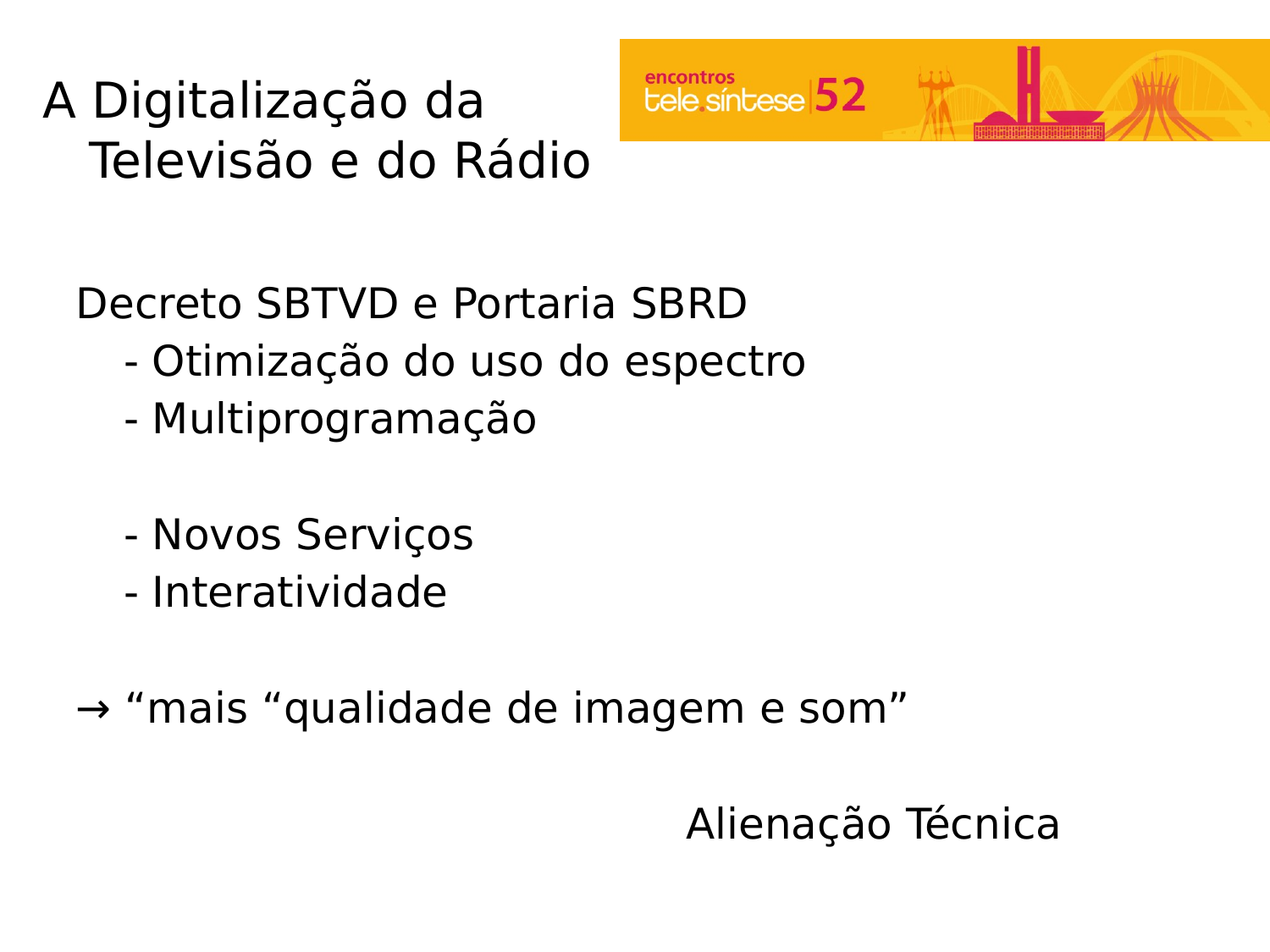"We use the term *unlicensed* spectrum to refer to the frequency bands for which no exclusive licenses are granted and on which unregistered users potentially may operate wireless devices without specific user or device authorizations." (Milgon et al. 2011: 6).

encontros<br>
bele sínbese 52

 $\rightarrow$  Dynamic Spectrum Access (DSA) for spectrum efficiency

"**Even when spectrum is not shared at the license level, devices today can use multiple radios to create de facto sharing mechanisms**" (Werbach et al. 2014: 133)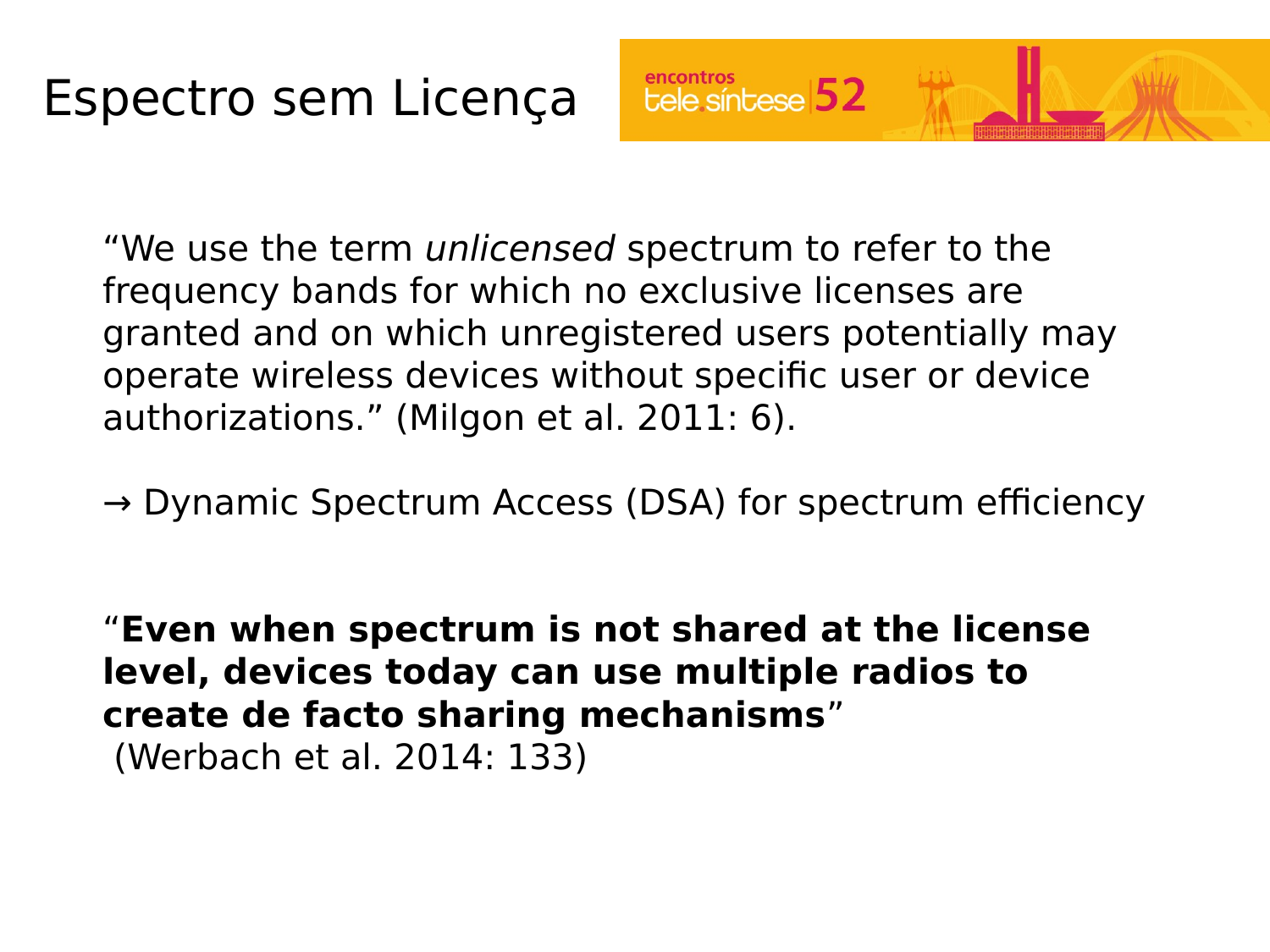## Políticas de Inovação

"Auction theory tells us that the type of auction mechanisms used to allocate spectrum, if they work well, will tend to maximize industry profits, and one expects industry profits to be higher with more concentration.

encontros<br>
Lele sín Lese 52

For radio spectrum, history suggests a mixed **innovation** and investment story, with licensed spectrum having been valuable to encourage the necessary network infrastructure for wireless mobile handsets and **unlicensed spectrum encouraging a long series of novel, valuable, and unanticipated uses".**

"It will not be long, historically speaking, before spectrum auctions may become technologically obsolete, economically inefficient, and legally unconstitutional".

> Eli Noam, Professor of Finance and Economics Columbia University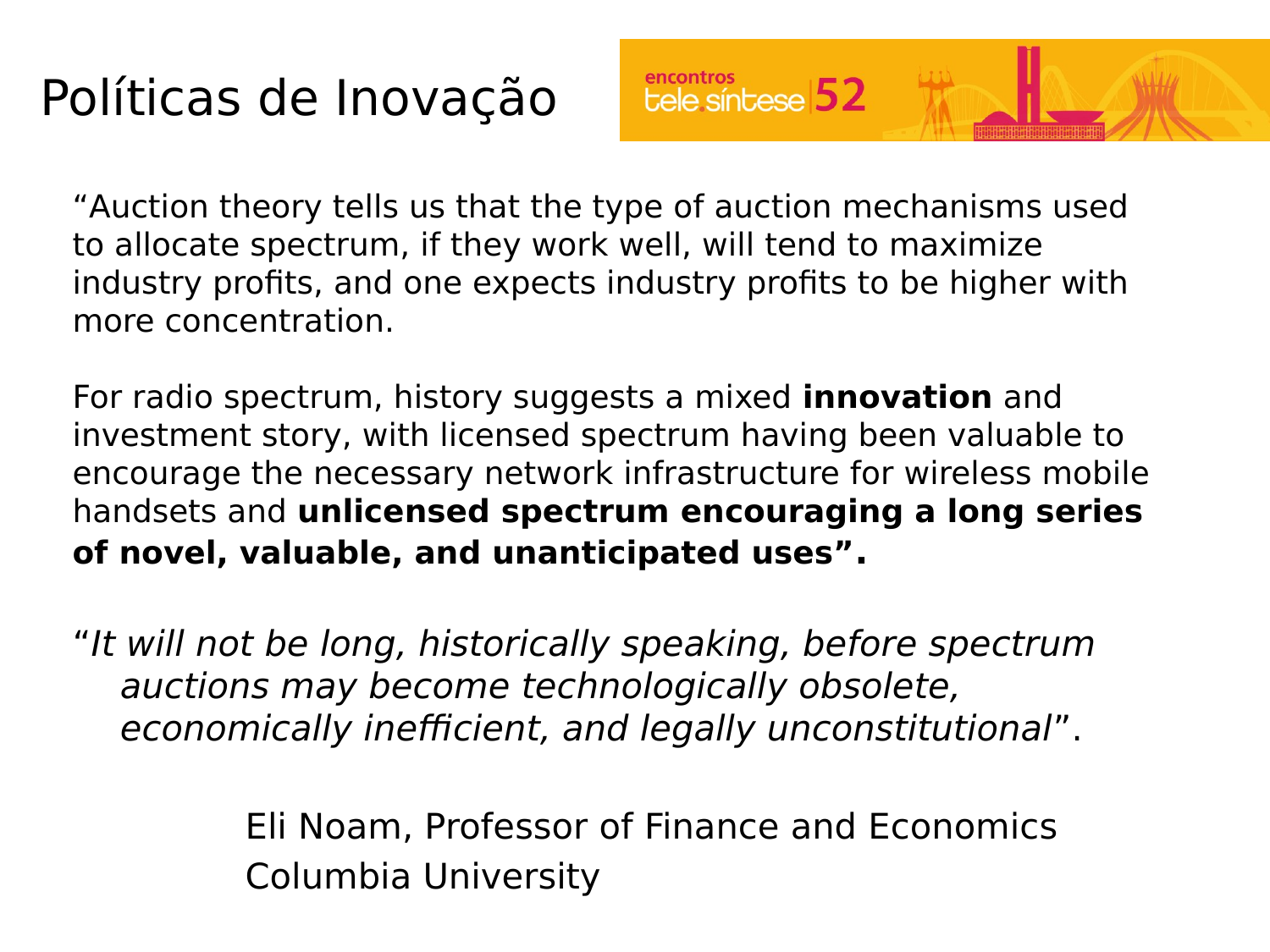## O Princípio da Complementaridade



ART. 223 da Constituição Federal do Brasil

Serviços de Comunicação se dividem em:

público, estatal e comercial.

#### $\rightarrow$  ITU

- → Equador, Uruguai, Argentina, Venezuela, (34%, 33%, 33%)
- $\rightarrow$  Bolívia (17% afrobolivianos, 17% campesinos, 33%, 33%)

Brasil: extinção da faixa AM (??)

http://culturadigital.br/blog/2015/05/07/gestao-dinamica-do-espectro-e-diversidade/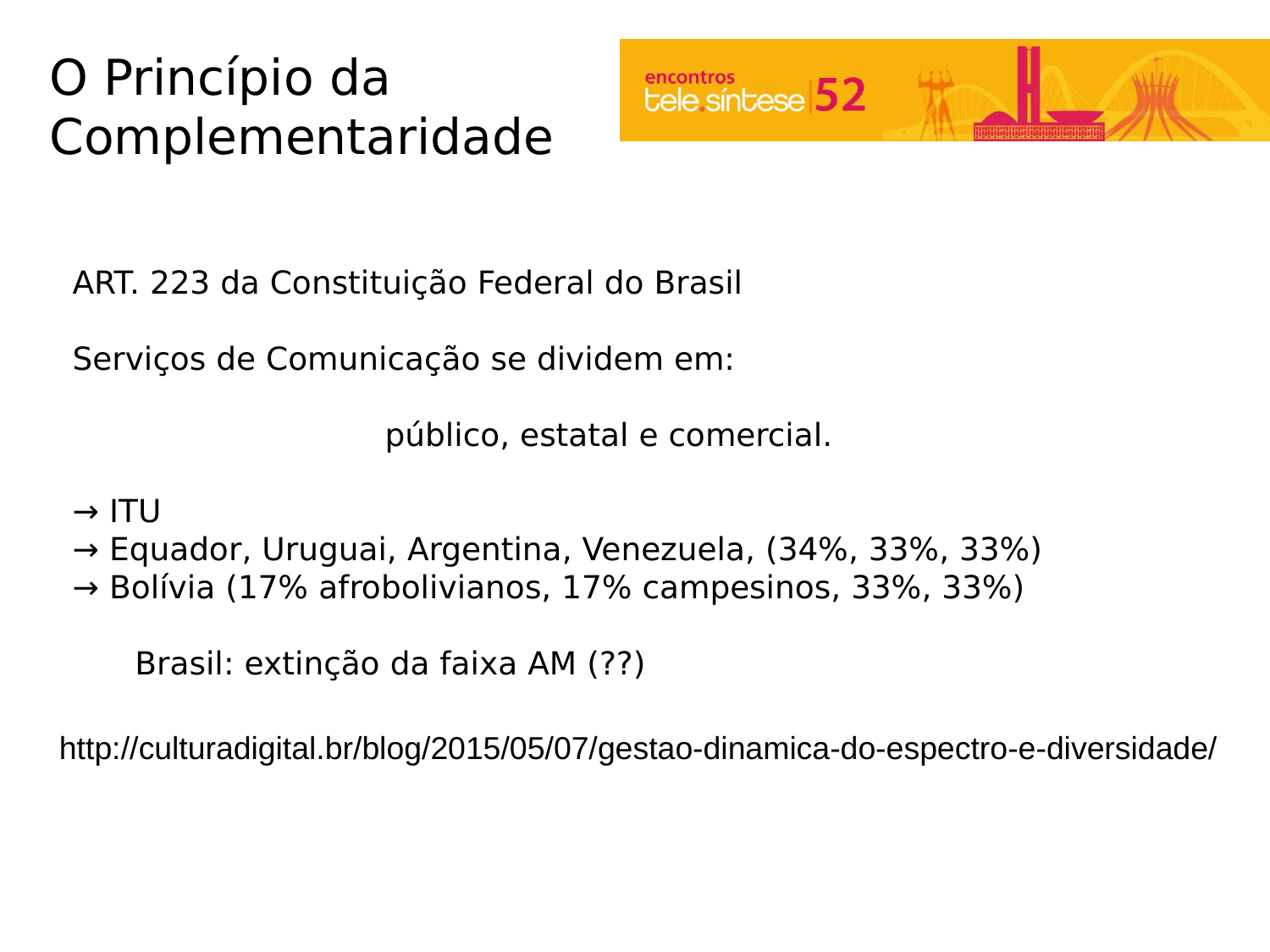



"Uso do espectro de forma ampla e democrática.

Reserva, **para uso exclusivo**, de faixas do espectro em certas regiões de outorga, para prover serviços de comunicação social e comunitário com fins culturais, científicos ou educativos, sem fins de lucro."

Bens Públicos e Bens Comuns Tecnicamente Mediados

→ Nova Ontologia do Espectro

 **"O Espectro é do povo como o céu é do condor"**